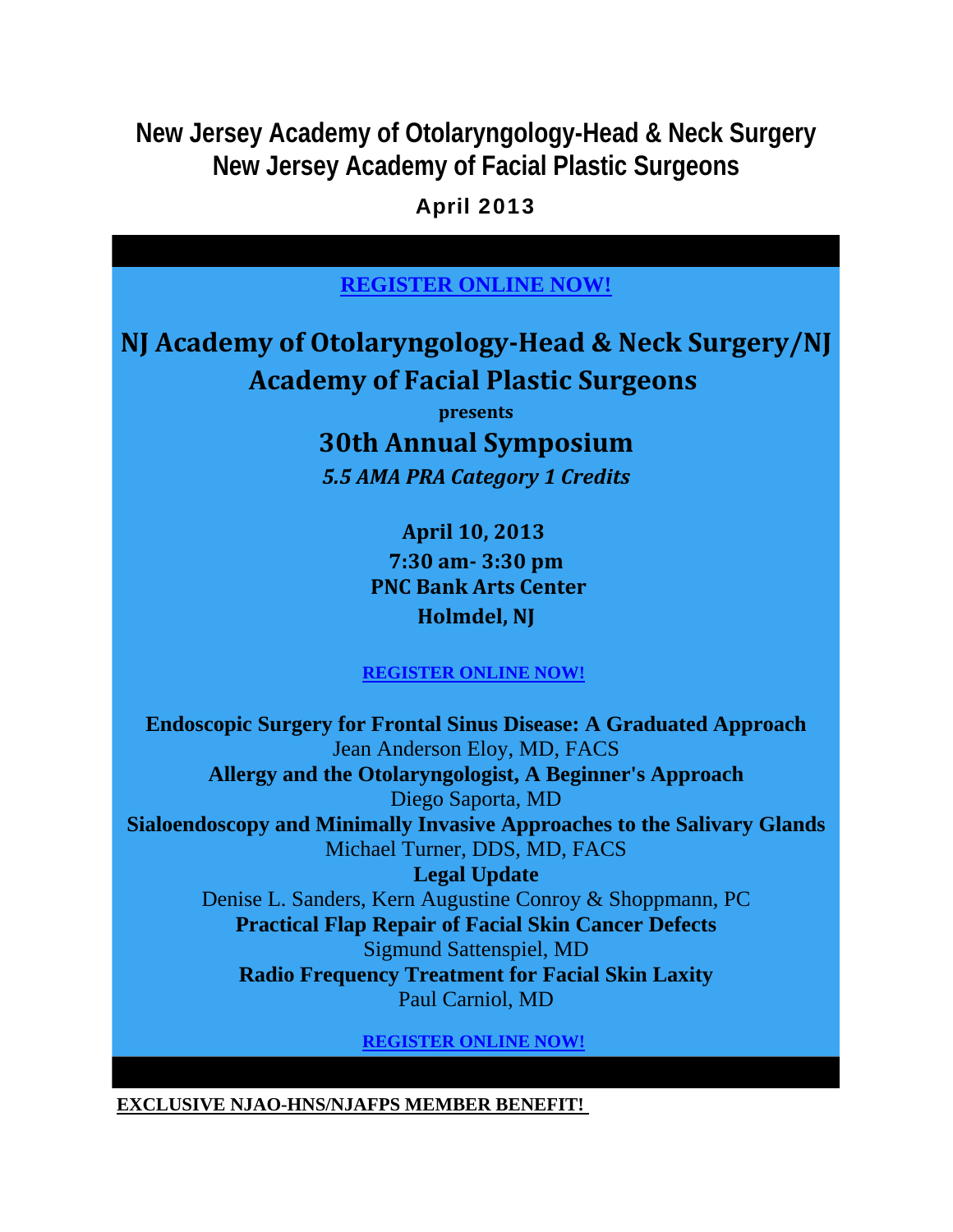### **WB Mason teams up with NJAO-HNS/NJAFPS for office savings!**

Through the NJAO-HNS/NJAFPS Buying Group your practice can save 10% or more with W.B. Mason on general office products, janitorial/break room supplies, coffee, print/promotional material, Water coolers and filtration systems when we compare recent\* invoices from your current Supplier. W.B. Mason is not offering an additional 10% on product categories that you are currently purchasing through WB and the discount only applies to new opportunities within your organization. To receive the discount please contact your W.B. Mason Sales Representative and let them know you have a relationship with the NJAO-HNS/NJAFPS Buying Group and reference this email to start receiving the benefits.

**From the Statehouse 32 Advocacy and Management Group** 

### **LEGISLATURE BREAKS FOR BUDGET HEARINGS**

**The majority of the New Jersey Legislature will break for the month of April, while the Senate Budget and Appropriations Committee and the Assembly Budget Committee conduct hearings. Hearings will take place through May as each State department is called before the Budget Committees to discuss the Governor's proposed budget. These hearings allow the Committees to investigate proposed spending in order to make revisions before the budget is voted on by both houses. The final budget must be passed by both the Senate and the Assembly by midnight on June 30th, at which point Governor Christie will sign the fiscal year 2014 budget.** 

**There are currently 7,243 bills introduced in the Senate and Assembly for Session 2012-2013. Minimal routine legislation will take place during the budget break from April through May 2013. The Advocacy & Management Group will closely monitor the budget hearings and will report on any significant decisions made by the Committees.** 

### **LEGISLATION ATTEMPTS TO BETTER UNDERSTAND PHYSICIAN SHORTAGES**

**Legislation sponsored by Assembly Health Committee Chair, Herb Conaway (D-7), as well as Assemblywoman Lampitt (D-6) and Assemblyman Ramos (D-33) will attempt to address the lack of comprehensive understanding by the State on physician shortages within New Jersey. The bill would require physicians to complete a survey as a condition for biennial registration with the Board of Medical Examiners. The bill is based on a recommendation from the New Jersey Physician Workforce Task Force Report by the New Jersey Council of Teaching Hospitals. The Task Force cited the need for better data to provide comprehensive information that will help address future shortages in both primary care and specialty areas. This lack of data has also negatively impacted the State's ability to qualify for J-1 visa positions and federal loan repayment funding. The data collected will not be made available to outside sources in any manner that would link a physician's name and scope of practice with his/her responses. The bill now awaits the Governor's approval.**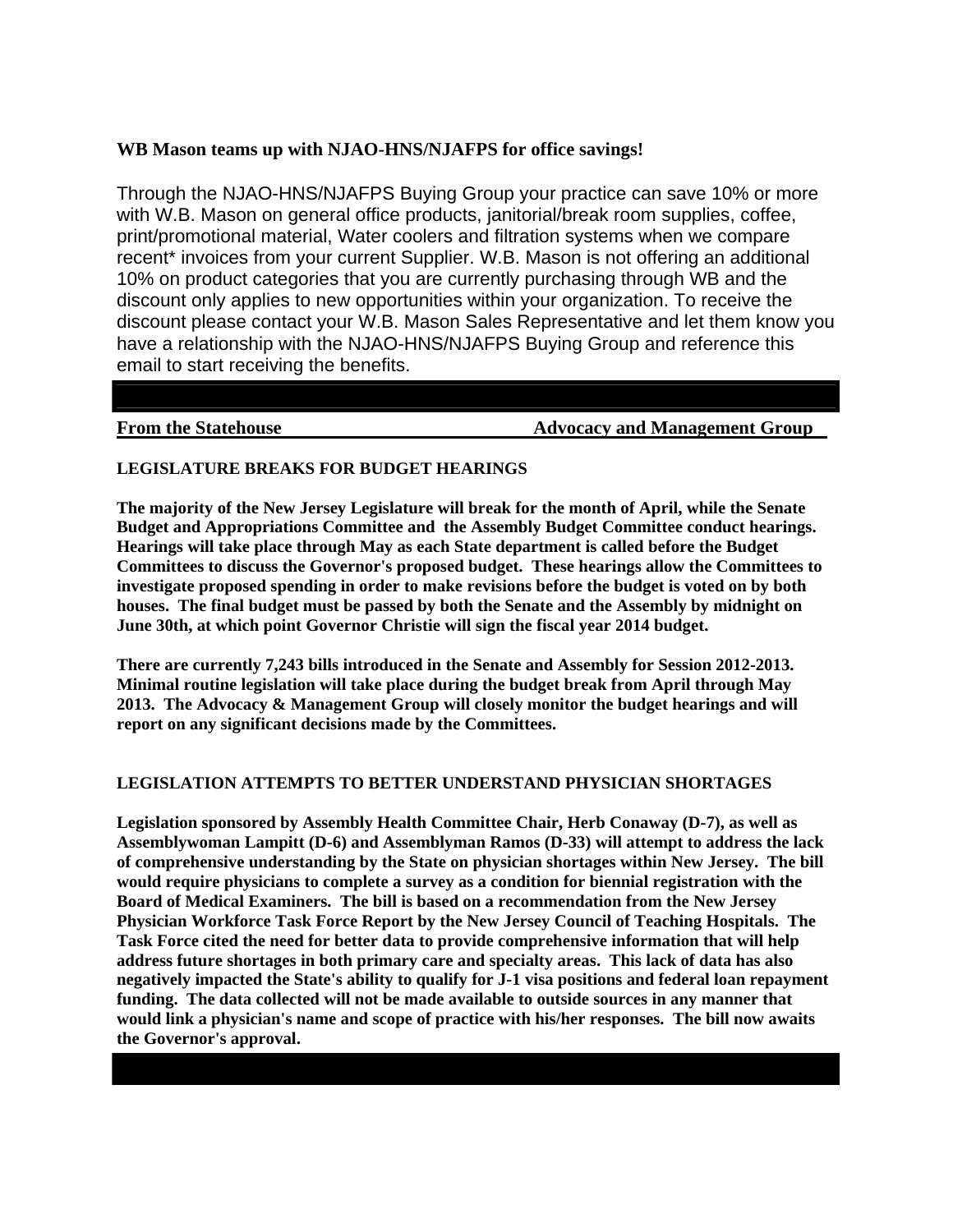**New LLC Act Takes Effect:**The New Jersey Revised Uniform Limited Liability Company Act (NJRULLCA) became effective March 18, 2013, and applies to all Limited Liability Companies (LLCs) formed after that date. An LLC formed on or before that date can formally opt to have the new law govern its operations or can wait until March 2014 when it will automatically apply to every New Jersey LLC, regardless of date of formation. NJRULLCA is intended to update and improve New Jersey's LLC Act. However, if an LLC's operating agreement is silent on certain matters, NJRULLCA's default provisions will kick in, with potentially detrimental effects on the LLC or its members.

### **New Jersey Regulatory Activity:**

**Dept of Health:** Surgical Practice Registration renewal applications were due to the Department by March 31, 2013.

**Dept of Health:** Has issued a Public Health Alert on measles exposure, due to confirmed cases in Somerset County. See the frequently asked questions for physicians and other providers, New Jersey Department of Health Vaccine Preventable Disease Program Measles Clinical FAQs, March 15, 2013, Measles Exposures in NJ, at: http://www.state.nj.us/health/documents/measles\_faq\_clinic.pdf.The DOH advises concerned members of the public to contact their health care provider before going to a medical office or the emergency room. Additionally, a call center has been opened to answer provider and public questions at 1-866-341-9788.

**State Board of Pharmac**y - Proposes amendments, repeals, recodifications, and new rules governing the compounding of sterile and non-sterile preparations in both retail and institutional pharmacy practice settings, imposing various recordkeeping and compliance requirements upon licensees including requiring pharmacists-in-charge to report all confirmed incidents of product contamination of sterile and non-sterile compounded preparations to the Board of Pharmacy within 48 hours of becoming aware of such incidents. See the proposal at: http://ow.ly/ja0kB.In a March 15th agreement with the Board, a Monmouth County pharmacy temporarily halted operations following recall of intravenous products. Subsequently, the parties entered into a second consent order with Med Prep Consulting Inc., a compounding pharmacy in Tinton Falls, to further extend the temporary cessation of all of Med Prep's pharmacy activities pending further examination into the cause of contamination found in magnesium sulfate products compounded by the company.Under the terms of that order, Med Prep agreed to remain closed until at least April 5, while the State Division of Consumer Affairs and its Enforcement Bureau, in partnership with the Board, the NJ Department of Health, the FDA, and the CDC, continue to investigate the root cause of the contamination found in the Med Prep products. See: http://nj.gov/oag/newsreleases13/pr20130322c.html.

**Dept of Banking & Insurance** - Adopts amendments to its rules governing managed care plan provider networks, addressing: 1) access to network pricing; 2) concerns about the timeliness of credentialing new network participants; 3) the accuracy of network status described in provider directories; 4) carriers using regulatory filing requirements as a pretense for not agreeing to desired contract terms; 5) carriers "leasing" their networks to third parties without any ability of a participating provider to identify a patient to a carrier contract; 6) carriers unilaterally making changes during the term of the contract which affect terms previously negotiated; and 7) carriers unilaterally making other